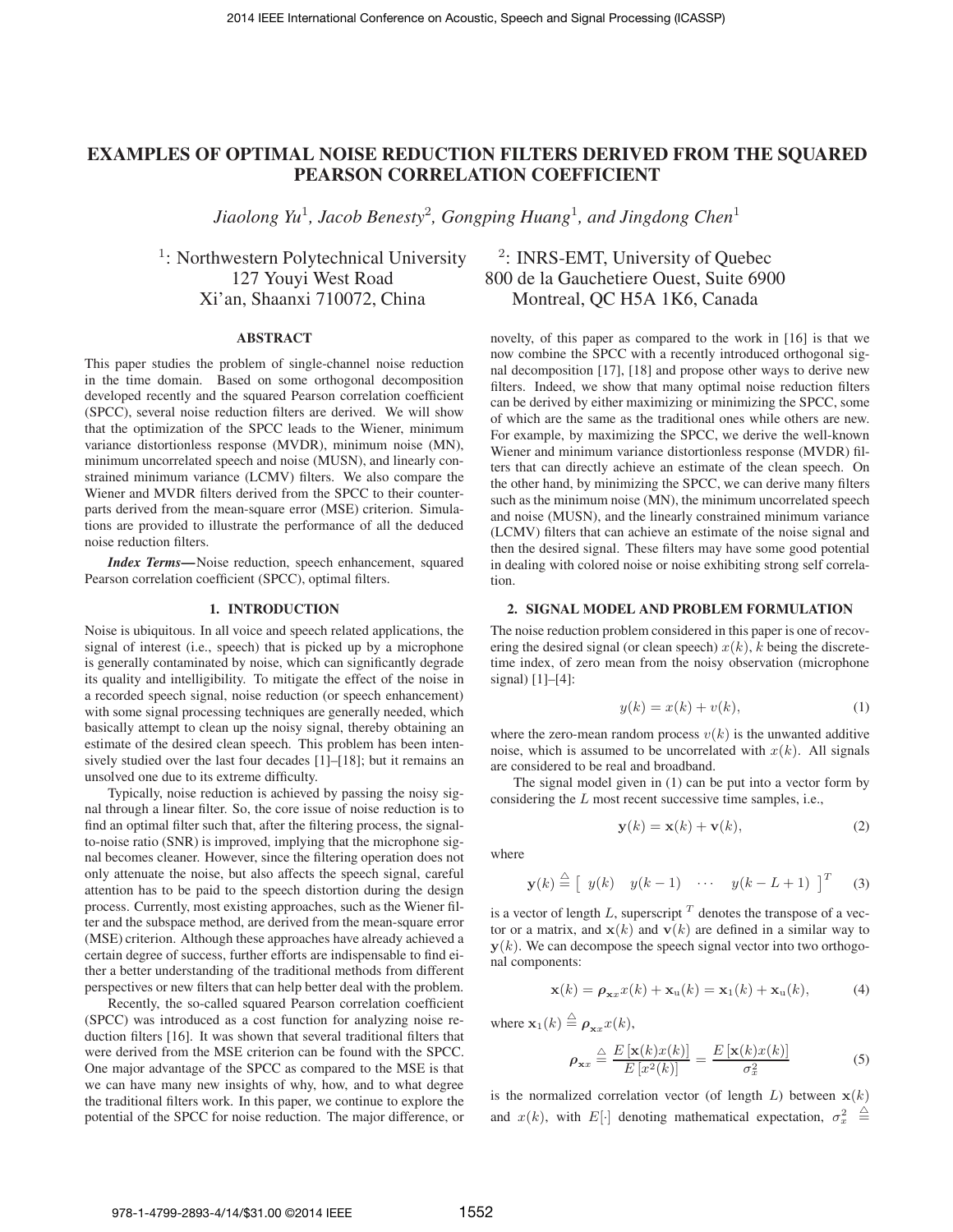$E[x^2(k)]$  is the variance of  $x(k)$ , and  $x_u(k)$  is the uncorrelated speech signal vector, i.e.,  $E[\mathbf{x}_u(k)x(k)] = 0$ . In the same way, we can decompose the noise signal vector as

$$
\mathbf{v}(k) = \boldsymbol{\rho}_{\mathbf{v}v}v(k) + \mathbf{v}_{\mathbf{u}}(k) = \mathbf{v}_{1}(k) + \mathbf{v}_{\mathbf{u}}(k),
$$
 (6)

where  $\mathbf{v}_1(k) \triangleq \boldsymbol{\rho}_{\mathbf{v}v}(k)$ ,  $\boldsymbol{\rho}_{\mathbf{v}v}$  and  $\mathbf{v}_u(k)$  are defined in a similar way to  $\rho_{xx}$  and  $\mathbf{x}_u(k)$ , respectively. Then, we can rewrite (2) into

$$
\mathbf{y}(k) = \mathbf{x}_1(k) + \mathbf{x}_u(k) + \mathbf{v}_1(k) + \mathbf{v}_u(k). \tag{7}
$$

Since the four terms on the right-hand side of (7) are mutually uncorrelated, the correlation matrix of  $y(k)$  is

$$
\mathbf{R}_{\mathbf{y}} \stackrel{\triangle}{=} E\left[\mathbf{y}(k)\mathbf{y}^{T}(k)\right] = \mathbf{R}_{\mathbf{x}_{1}} + \mathbf{R}_{\mathbf{x}_{u}} + \mathbf{R}_{\mathbf{v}_{1}} + \mathbf{R}_{\mathbf{v}_{u}}, \quad (8)
$$

where  $\mathbf{R}_{\mathbf{x}_1} = \sigma_x^2 \rho_{\mathbf{x}x} \rho_{\mathbf{x}x}^T$  is a matrix of rank 1,  $\mathbf{R}_{\mathbf{x}_u}$  is the correlation matrix of  $\mathbf{x}_u(k), \mathbf{R}_{\mathbf{v}_1} = \sigma_v^2 \rho_{\mathbf{v}_v} \rho_{\mathbf{v}_v}^T$ , and  $\mathbf{R}_{\mathbf{v}_u}$  is the correlation matrix of  $\mathbf{v}_u(k)$ .

With the above formulation, the objective of single-channel noise reduction (or speech enhancement) in the time domain is then to find from the observation vector,  $y(k)$ , a "good" estimate of the sample,  $x(k)$ , in the sense that the additive noise is significantly reduced while the desired signal is not much distorted.

## **3. LINEAR FILTERING AND THE SQUARED PEARSON CORRELATION COEFFICIENT**

In this paper, we estimate the desired signal sample,  $x(k)$ , or the noise signal sample,  $v(k)$ , by applying a real-valued filter, **h**, of length  $L$ , to the observation signal vector,  $y(k)$ , i.e.,

$$
z(k) = \mathbf{h}^T \mathbf{y}(k),\tag{9}
$$

where  $z(k)$  can be either an estimate of  $x(k)$  or  $v(k)$ . If  $z(k)$  is an estimate of  $v(k)$ , then an estimate of  $x(k)$  can be obtained as  $\widehat{x}(k) = y(k) - z(k).$ 

It is of great importance to know how good is the estimate  $z(k)$ . One of the best second-order statistics based measures to evaluate this is via the squared Pearson correlation coefficient (SPCC) [16]. We define the SPCC between  $z(k)$  and  $x(k)$  as

$$
\rho_{zx}^{2}(\mathbf{h}) \stackrel{\triangle}{=} \frac{E^{2}[z(k)x(k)]}{E[z^{2}(k)]E[x^{2}(k)]}
$$
\n
$$
= \frac{\sigma_{x}^{2}(\mathbf{h}^{T}\boldsymbol{\rho}_{\mathbf{x}x})^{2}}{\mathbf{h}^{T}\mathbf{R}_{\mathbf{y}}\mathbf{h}} = \frac{\mathbf{h}^{T}\mathbf{R}_{\mathbf{x}_{1}}\mathbf{h}}{\mathbf{h}^{T}\mathbf{R}_{\mathbf{y}}\mathbf{h}}.
$$
\n(10)

We see that the SPCC defined above depends explicitly on the filter, **h**, which suggests that we can use the SPCC as a criterion to derive optimal filters. Note that many different forms of the SPCC can be used [16], but this paper focuses only on  $\rho_{xx}^2$  (h).

## **4. EXAMPLES OF OPTIMAL FILTERS**

Intuitively, it makes sense to maximize or minimize the SPCC in order to find an estimate of  $x(k)$  or  $v(k)$ . It is clear that the maximization (resp. minimization) of  $\rho_{zx}^2$  (**h**) will give a good estimate of  $x(k)$  [resp.  $v(k)$ ], since in this case the SPCC between  $z(k)$  and  $x(k)$  will be maximal [resp. minimal], implying that  $z(k)$  is close to  $x(k)$  [resp.  $v(k)$ ].

#### **4.1. Maximization of the SPCC**

It is obvious that the maximization of (10) leads to an estimate of the desired signal. In (10), we recognize the generalized Rayleigh quotient [19]. It is well known that this quotient is maximized with the maximum eigenvector,  $\mathbf{a}_1$ , of the matrix  $\mathbf{R}_{\mathbf{y}}^{-1} \mathbf{R}_{\mathbf{x}_1}$ . Let us denote by  $\lambda_{a_1}$  the maximum eigenvalue corresponding to  $a_1$ . Since the rank of  $\mathbf{R}_{\mathbf{x}_1}$  is equal to 1, it can be checked that

$$
\mathbf{a}_1 = \frac{\mathbf{R}_\mathbf{y}^{-1} \rho_{\mathbf{x}x}}{\sqrt{\rho_{\mathbf{x}x}^T \mathbf{R}_\mathbf{y}^{-1} \rho_{\mathbf{x}x}}},\tag{11}
$$

$$
\lambda_{\mathbf{a}_1} = \sigma_x^2 \rho_{\mathbf{x}x}^T \mathbf{R}_{\mathbf{y}}^{-1} \rho_{\mathbf{x}x},\tag{12}
$$

and the maximum of the SPCC is

$$
\rho_{zx,\max}^2 = \lambda_{\mathbf{a}_1}.\tag{13}
$$

As a result, the optimal filter is

$$
\mathbf{h}_{\alpha_1} = \alpha_1 \mathbf{R}_{\mathbf{y}}^{-1} \boldsymbol{\rho}_{\mathbf{x}x},\tag{14}
$$

where  $\alpha_1 \neq 0$  is an arbitrary real number, whose value is important in practice when we deal with nonstationary signals like speech<sup>1</sup>. Hence, the estimate of  $x(k)$  is

$$
\widehat{x}_{\alpha_1}(k) = \mathbf{h}_{\alpha_1}^T \mathbf{y}(k). \tag{15}
$$

Now, we need to determine  $\alpha_1$ . There are at least two interesting ways to find this parameter. The first one is from examining the MSE between  $x(k)$  and  $\hat{x}_{\alpha_1}(k)$ , i.e.,

$$
J(\mathbf{h}_{\alpha_1}) \stackrel{\triangle}{=} E\left\{ \left[ x(k) - \mathbf{h}_{\alpha_1}^T \mathbf{y}(k) \right]^2 \right\}.
$$
 (16)

The second possibility is to use the distortion-based MSE, i.e.,

$$
J_{\rm ds} \left( \mathbf{h}_{\alpha_1} \right) \stackrel{\triangle}{=} E \left\{ \left[ x(k) - \mathbf{h}_{\alpha_1}^T \mathbf{x}_1(k) \right]^2 \right\} \tag{17}
$$

$$
= \sigma_x^2 \left( 1 - \mathbf{h}_{\alpha_1}^T \boldsymbol{\rho}_{xx} \right)^2.
$$

The minimization of  $J(\mathbf{h}_{\alpha_1})$  with respect to  $\alpha_1$  leads to

$$
\alpha_1 = \sigma_x^2. \tag{18}
$$

Substituting (18) into (14), we get the conventional Wiener filter [4]:

$$
\mathbf{h}_{\mathbf{W}} = \sigma_x^2 \mathbf{R}_{\mathbf{y}}^{-1} \rho_{\mathbf{x}x} = \mathbf{R}_{\mathbf{y}}^{-1} \mathbf{R}_{\mathbf{x}} \mathbf{i}_1
$$
  
=  $(\mathbf{I}_L - \mathbf{R}_{\mathbf{y}}^{-1} \mathbf{R}_{\mathbf{v}}) \mathbf{i}_1,$  (19)

where  $\mathbf{i}_1$  is the first column of the  $L \times L$  identity matrix,  $\mathbf{I}_L$ .

By minimizing  $J_{ds}$  ( $\mathbf{h}_{\alpha_1}$ ) with respect to  $\alpha_1$ , we obtain

$$
\alpha_1 = \frac{1}{\rho_{xx}^T \mathbf{R}_y^{-1} \rho_{xx}}.\tag{20}
$$

Substituting the previous result into (14) gives the MVDR filter derived in [18]:

$$
h_{\text{MVDR}} = \frac{R_y^{-1} \rho_{xx}}{\rho_{xx}^T R_y^{-1} \rho_{xx}}.
$$
 (21)

<sup>&</sup>lt;sup>1</sup>Obviously, for stationary signals, the value of  $\alpha_1$  does not matter at all as long as its value is different from zero.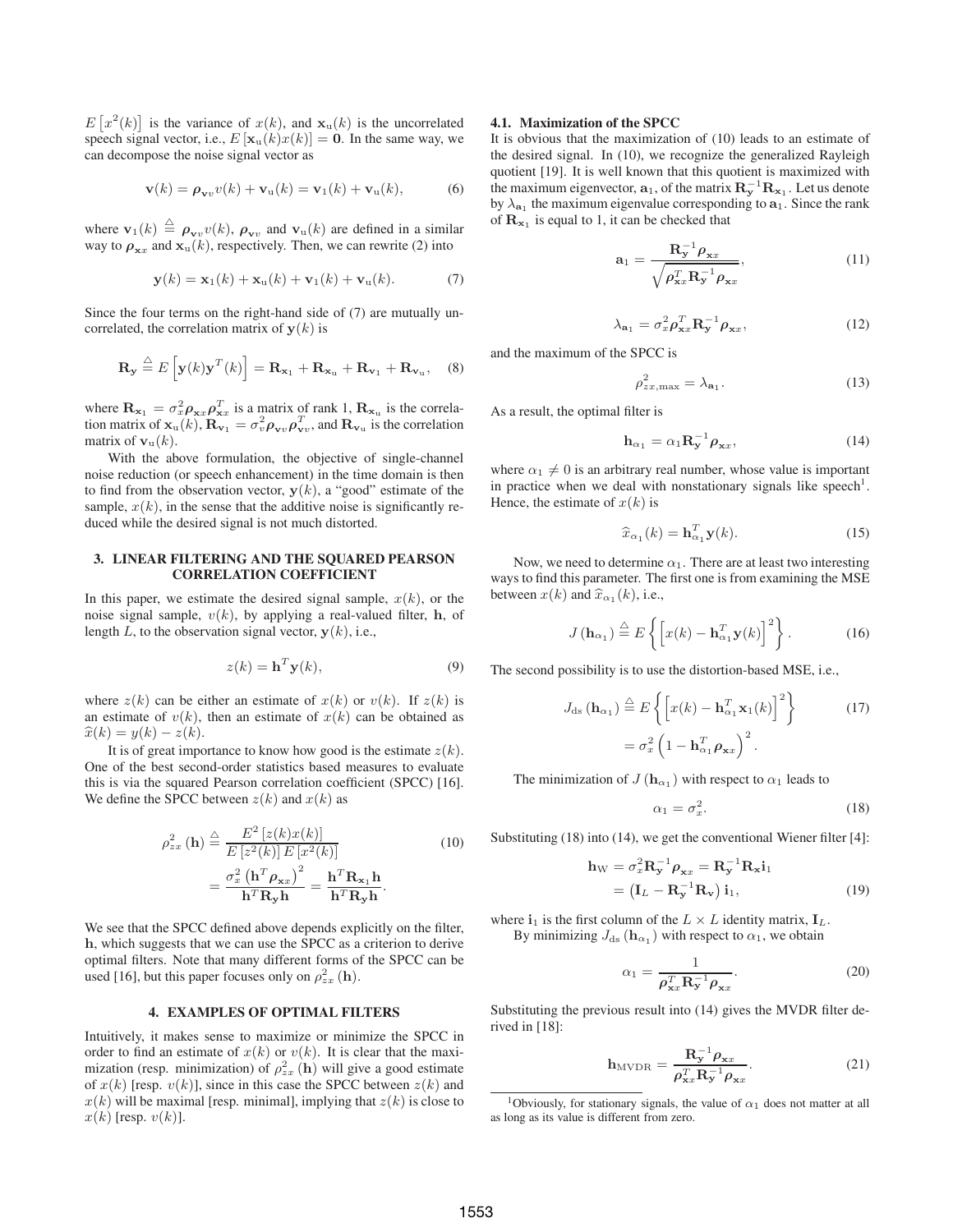#### **4.2. Minimization of the SPCC**

Another approach to find optimal filters is by minimizing (10). Therefore, the filter output will be an estimate of  $v(k)$ . The product matrix  $\mathbf{R}_{\mathbf{y}}^{-1} \mathbf{R}_{\mathbf{x}_1}$  has  $L - 1$  eigenvalues equal to 0, since its rank is equal to 1. Let  $\mathbf{a}_2, \mathbf{a}_3, \ldots, \mathbf{a}_L$  be the corresponding eigenvectors. The filter:

$$
\mathbf{h}_{\alpha_{2:L}} = \sum_{i=2}^{L} \alpha_i \mathbf{a}_i, \qquad (22)
$$

where  $\alpha_i$ ,  $i = 2, 3, \ldots, L$  are arbitrary real numbers with at least one of them different from 0, minimizes (10). In this case, we have  $h_{\alpha_{2:L}}^T \rho_{\mathbf{x}x} = 0$  and

$$
\rho_{zx}^2 \left( \mathbf{h}_{\alpha_{2:L}} \right) = \rho_{zx,\min}^2 = 0. \tag{23}
$$

We can rewrite (22) as

$$
\mathbf{h}_{\alpha_{2:L}} = \mathbf{A}_{2:L} \alpha_{2:L},\tag{24}
$$

where

$$
\mathbf{A}_{2:L} \stackrel{\triangle}{=} \left[ \begin{array}{cccc} \mathbf{a}_2 & \mathbf{a}_3 & \cdots & \mathbf{a}_L \end{array} \right] \tag{25}
$$

is a matrix of size  $L \times (L-1)$  and

$$
\alpha_{2:L} \stackrel{\triangle}{=} \left[ \begin{array}{cccc} \alpha_2 & \alpha_3 & \cdots & \alpha_L \end{array} \right]^T \neq \mathbf{0} \tag{26}
$$

is a vector of length  $L - 1$ . Then, the estimates of  $v(k)$  and  $x(k)$ are, respectively,

$$
\widehat{v}_{\alpha_{2:L}}(k) = \mathbf{h}_{\alpha_{2:L}}^T \mathbf{y}(k) = \mathbf{h}_{\alpha_{2:L}}^T \mathbf{x}_{\mathbf{u}}(k) + \mathbf{h}_{\alpha_{2:L}}^T \mathbf{v}(k)
$$
(27)

and

$$
\widehat{x}_{\alpha_{2:L}}(k) = y(k) - \widehat{v}_{\alpha_{2:L}}(k) = \mathbf{h}_{\alpha_{2:L}}^{T} \mathbf{y}(k),
$$
\n(28)

where

$$
\mathbf{h}'_{\alpha_{2:L}} = \mathbf{i}_1 - \mathbf{h}_{\alpha_{2:L}} \tag{29}
$$

is the equivalent filter for the estimation of  $x(k)$ .

The MSE between  $v(k)$  and  $\widehat{v}_{\alpha_{2:L}}(k)$  is

$$
J(\mathbf{h}_{\alpha_{2:L}}) \stackrel{\triangle}{=} E\left\{ \left[ v(k) - \mathbf{h}_{\alpha_{2:L}}^T \mathbf{y}(k) \right]^2 \right\}
$$
  
=  $J_{\text{rus}}(\mathbf{h}_{\alpha_{2:L}}) + J_{\text{rn}}(\mathbf{h}_{\alpha_{2:L}}),$  (30)

where

$$
J_{\text{rus}}\left(\mathbf{h}_{\alpha_{2:L}}\right) \stackrel{\triangle}{=} \mathbf{h}_{\alpha_{2:L}}^T \mathbf{R}_{\mathbf{x}_u} \mathbf{h}_{\alpha_{2:L}},
$$
\n(31)

$$
J_{\rm rn}\left(\mathbf{h}_{\alpha_{2:L}}\right) \stackrel{\triangle}{=} E\left\{\left[v(k) - \mathbf{h}_{\alpha_{2:L}}^T \mathbf{v}(k)\right]^2\right\},\qquad(32)
$$

are the MSEs of the residual uncorrelated speech and residual noise, respectively. Equivalently, we can write  $J(\mathbf{h}_{\alpha_2 \cdot L})$  as

$$
J\left(\mathbf{h}_{\alpha_{2:L}}\right) = J_{\text{rus}}\left(\mathbf{h}_{\alpha_{2:L}}\right) + J_{\text{run}}\left(\mathbf{h}_{\alpha_{2:L}}\right) + J_{\text{rcn}}\left(\mathbf{h}_{\alpha_{2:L}}\right),
$$

where

$$
J_{\text{run}}\left(\mathbf{h}_{\alpha_{2:L}}\right) \stackrel{\triangle}{=} \mathbf{h}_{\alpha_{2:L}}^T \mathbf{R}_{\mathbf{v}_u} \mathbf{h}_{\alpha_{2:L}},
$$
\n(33)

$$
J_{\text{ren}}\left(\mathbf{h}_{\alpha_{2:L}}\right) \stackrel{\triangle}{=} \sigma_v^2 \left(1 - \mathbf{h}_{\alpha_{2:L}}^T \boldsymbol{\rho}_{\mathbf{v}\mathbf{v}}\right)^2,\tag{34}
$$

are the MSEs of the residual uncorrelated and correlated noise, respectively. From (30) and (33), we see that there are at least three interesting ways to find  $\alpha_{2:L}$ .

Now, we can design different filters. The first possibility is through minimizing the power of the residual noise,  $J_{\rm rn}(\mathbf{h}_{\alpha_{2:L}})$ . The minimization of  $J_{rn}$  ( $\mathbf{h}_{\alpha_{2:L}}$ ) with respect to  $\alpha_{2:L}$  gives

$$
\alpha_{2:L} = \left(\mathbf{A}_{2:L}^T \mathbf{R}_{\mathbf{v}} \mathbf{A}_{2:L}\right)^{-1} \mathbf{A}_{2:L}^T \mathbf{R}_{\mathbf{v}} \mathbf{i}_1. \tag{35}
$$

As a result,

$$
\mathbf{h}_{\alpha_{2:L}} = \mathbf{A}_{2:L} \left( \mathbf{A}_{2:L}^T \mathbf{R}_{\mathbf{v}} \mathbf{A}_{2:L} \right)^{-1} \mathbf{A}_{2:L}^T \mathbf{R}_{\mathbf{v}} \mathbf{i}_1 \quad (36)
$$

and the minimum noise (MN) filter for the estimation of  $x(k)$  is

$$
\mathbf{h}'_{MN} = \left[ \mathbf{I}_L - \mathbf{A}_{2:L} \left( \mathbf{A}_{2:L}^T \mathbf{R}_\mathbf{v} \mathbf{A}_{2:L} \right)^{-1} \mathbf{A}_{2:L}^T \mathbf{R}_\mathbf{v} \right] \mathbf{i}_1. \tag{37}
$$

This filter is new and has never been studied in the literature.

By minimizing the MSE  $J(h_{\alpha_{2:L}})$ , we find the minimum uncorrelated speech and noise (MUSN) filter:

$$
\mathbf{h}'_{\text{MUSN}} = \left[\mathbf{I}_L - \mathbf{A}_{2:L} \left(\mathbf{A}_{2:L}^T \mathbf{R}_\mathbf{y} \mathbf{A}_{2:L}\right)^{-1} \mathbf{A}_{2:L}^T \mathbf{R}_\mathbf{v}\right] \mathbf{i}_1. \quad (38)
$$

This second option gives also a new filter, which may reduce less noise than  $h'_{MN}$  but at the same time it will reduce the level of the uncorrelated speech that can be considered as a distortion to the desired signal.

Finally, the last possibility is to minimize  $J_{\text{rus}}(\mathbf{h}_{\alpha_2,L})$  +  $J_{\text{run}}\left(\mathbf{h}_{\alpha_{2:L}}\right)$  subject to  $\mathbf{h}_{\alpha_{2:L}}^T \boldsymbol{\rho}_{\mathbf{v}v} = 1$ . We find that

$$
\alpha_{2:L} = \frac{\left(\mathbf{A}_{2:L}^T \mathbf{R}_{\text{usn}} \mathbf{A}_{2:L}\right)^{-1} \mathbf{A}_{2:L}^T \rho_{\mathbf{v}v}}{\rho_{\mathbf{v}v}^T \mathbf{A}_{2:L} \left(\mathbf{A}_{2:L}^T \mathbf{R}_{\text{usn}} \mathbf{A}_{2:L}\right)^{-1} \mathbf{A}_{2:L}^T \rho_{\mathbf{v}v}},\qquad(39)
$$

where  $\mathbf{R}_{\text{usn}} = \mathbf{R}_{\mathbf{x}_{\text{u}}} + \mathbf{R}_{\mathbf{v}_{\text{u}}}$ , whose rank is assumed to be at least equal to  $L - 1$ . As a consequence, we get the linearly constrained minimum variance (LCMV) filter:

$$
\mathbf{h}'_{\text{LCMV}} = \mathbf{i}_1 - \frac{\mathbf{A}_{2:L} \left( \mathbf{A}_{2:L}^T \mathbf{R}_{\text{usn}} \mathbf{A}_{2:L} \right)^{-1} \mathbf{A}_{2:L}^T \rho_{\mathbf{v}v}}{\rho_{\mathbf{v}v}^T \mathbf{A}_{2:L} \left( \mathbf{A}_{2:L}^T \mathbf{R}_{\text{usn}} \mathbf{A}_{2:L} \right)^{-1} \mathbf{A}_{2:L}^T \rho_{\mathbf{v}v}}.
$$
(40)

#### **5. SIMULATIONS**

In this section, we briefly study the different filters and compare their noise reduction performance through simulations. The clean speech signal used was recorded from a male talker in a quiet office room. It was sampled at 8 kHz. The overall length of the signal is 30 seconds. The noisy signal is obtained by adding some noise into the clean speech with an input SNR of 10 dB. The noise is a mixture of a Gaussian random process and a sine wave of 1 kHz. The ratio between the intensity of the sine wave and that of the white noise is 6 dB.

To implement the optimal filters derived in section 4, it requires the estimation of the correlation matrices and vectors. The estimate of the correlation matrices  $\mathbf{R}_v$  and  $\mathbf{R}_v$  is computed directly from the corresponding signals using a short-time average (the most recent 400 samples). An estimate of the correlation matrix of the clean speech,  $\mathbf{R}_{\mathbf{x}}$ , is computed according to  $\mathbf{R}_{\mathbf{x}}(k) = \mathbf{\hat{R}}_{\mathbf{y}}(k) - \mathbf{\hat{R}}_{\mathbf{v}}(k)$ . The other correlation matrices and vectors are computed according to their definitions in Section 4.

We use both the output SNR and speech distortion index as performance measures. The former quantifies the amount of noise reduction while the latter quantifies the amount of speech distortion. It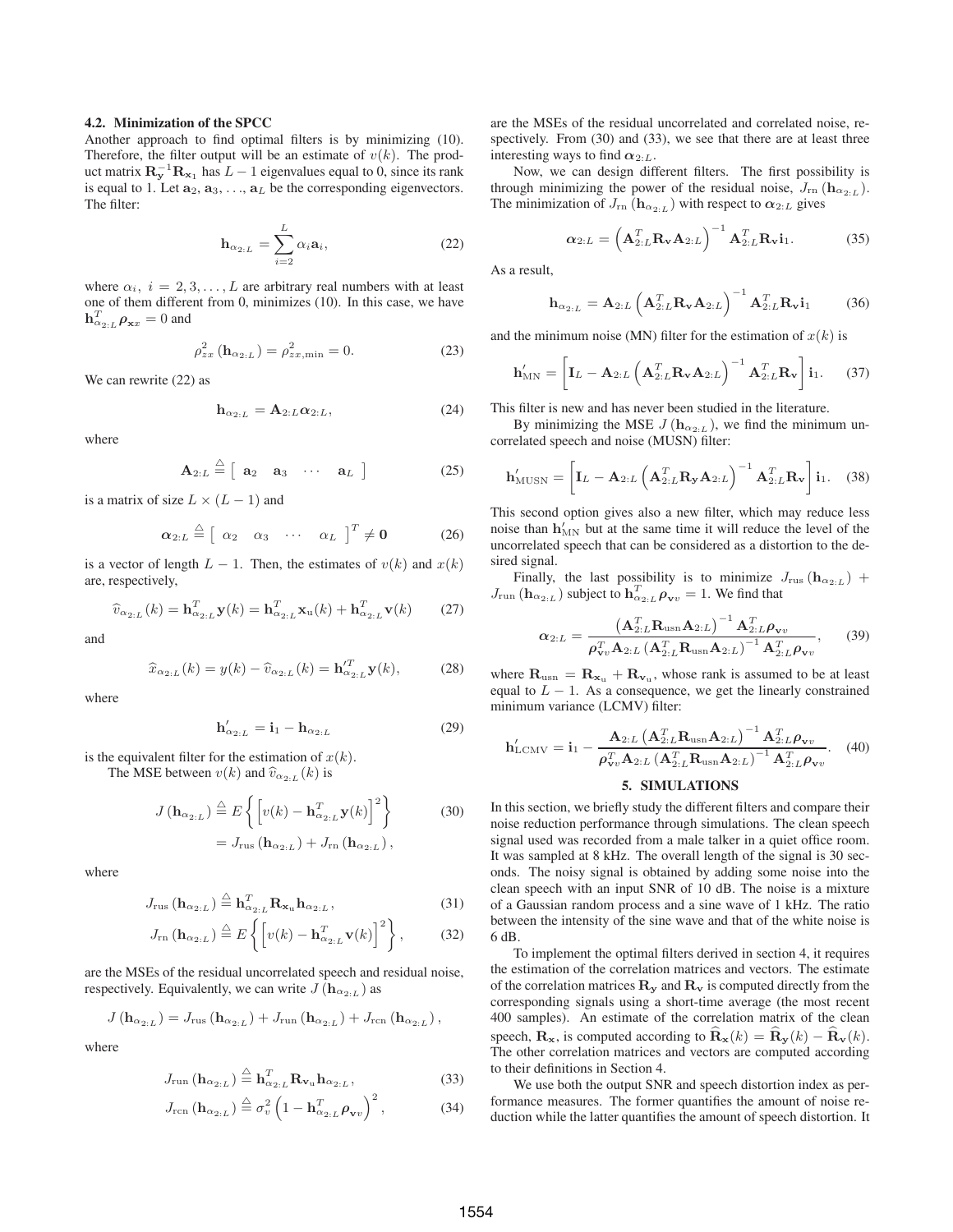

**Fig. 1**. Behavior of  $\rho_{zx,\text{max}}^2$  and  $\rho_{zx,\text{min}}^2$ : (a) noisy signal, (b)  $\rho_{zx,\text{max}}^2$  computed with the Wiener and MVDR filters, and  $\rho_{zx,\text{min}}^2$ computed with the MN, MUSN, and LCMV filters.  $iSNR = 10$  dB and  $L = 8$ .

is seen in Section 2 that the interference part of the clean speech signal vector is uncorrelated with the desired clean speech sample. So, this part, after filtering, should not be treated as part of the desired signal [18]. As a result, we can define the output SNR after noise reduction as

$$
\text{oSNR} \stackrel{\triangle}{=} \frac{E\left[x_{\text{fd}}^2(k)\right]}{E\left[x_{\text{ri}}^2(k)\right] + E\left[v_{\text{rn}}^2(k)\right]},\tag{41}
$$

where  $x_{\text{fd}}(k)$  is the filtered desired signal,  $x_{\text{ri}}(k)$  is the residual interference, and  $v_{\rm rn}(k)$  is the residual noise. The speech distortion index is defined as [18]

$$
v_{\rm sd} = \frac{E\left\{ [x_{\rm fd} - x(k)]^2 \right\}}{E\left[ x^2(k) \right]}.
$$
 (42)

The filters derived in Section 4 are divided into two classes. The first one, consisting of the Wiener and MVDR filters, attempts to maximum the SPCC,  $\rho_{xx}$ , and the resulting filters' outputs are estimates of the desired signal,  $x(k)$ . The second class, consisting of the MN, MUSN, and LCMV filters, attempts to minimize the SPCC,  $\rho_{xx}$ , and the resulting filters' outputs are estimates of the noise signal,  $v(k)$ .

Figure 1 illustrates the SPCC between  $z(k)$  and  $x(k)$  obtained with different optimal filters (for the first 5 seconds), where  $\rho_{zx,\text{max}}^2$ is obtained using the Wiener and MVDR filters (both of them yielded similar  $\rho_{zx,\text{max}}^2$ ) and  $\rho_{zx,\text{min}}^2$  is obtained using the MN, MUSN, and LCMV filters (all of them produced similar  $\rho_{zx,\text{min}}^2$ ). The value of  $\rho_{z_x,\text{max}}^2$  is close to 1 during the presence of speech. This indicates that the outputs of the Wiener and MVDR filters are good estimates of  $x(k)$ . In comparison, the value of  $\rho_{xx,\text{min}}^2$  is close to 0. This suggests that the outputs of the MN, MUSN, and LCMV filters are good estimates of  $v(k)$ .

Figure 2 plots the output SNR and speech distortion index as a function of the filter length, L. It is seen that the Wiener filter has the largest SNR improvement; but it also introduces more speech distortion than other studied filters as indicated by the speech distortion index. Compared with the Wiener filter, the MVDR one has a lower output SNR but with no speech distortion. In fact, the only difference between the Wiener and MVDR filters is a scaling factor  $[\alpha_1]$  in (14)]. But this factor is time varying due to the nonstationarity of speech. By adjusting it, the MVDR filter manages to keep the desired speech undistorted. It is also seen from Fig. 2(b) that



**Fig. 2**. Performance of the optimal filters (Wiener, MVDR, MN, MUSN, and LCMV) as a function of the filter length,  $L$ , in white Gaussian plus sinusoidal noise: (a) output SNR and (b) speech distortion index.  $iSNR = 10$  dB.

all filters in the second class do not introduce any speech distortion; this is consistent with the theoretical analysis in Section 4. Both the MUSN and LCMV filters can improve the SNR if the filter length, L, is properly chosen; but for the MN filter, the output SNR is smaller than the input SNR for the studied noise condition. The underlying reason is that the MN filter only attempts to minimize the residual noise; but it causes some amplification of the residual interference. More efforts are underway to study the advantages and limits of all the deduced filters.

#### **6. SUMMARY**

In this paper, we studied the single-channel noise reduction problem in the time domain. The SPCC between the filter output and desired signal is used as a criterion. By maximizing and minimizing this SPCC, we showed how to derive two classes of noise reduction filters. The first class attempts to achieve directly an estimate of the desired speech signal by maximizing the SPCC criterion. The filters in this class are equivalent to the traditional ones derived from the MSE criterion. The second class attempts to obtain an estimate of the noise by minimizing the SPCC. Different new filters were then derived. Simulation results showed that the filters can have very different noise reduction performance. Their potential in dealing with different types of noise is under investigation.

## **7. RELATION TO PRIOR WORK**

Noise reduction is a fundamental problem, which has a broad range of applications [1]–[18]. Typically, the problem is formulated as a filtering technique. So, the paramount issue with noise reduction is to design an optimal filter that can significantly reduce the level of the noise while keeping the distortion of the desired speech signal as low as possible [1]–[6]. Traditionally, most optimal filters are derived from the MSE criterion. In this paper, we adopted the SPCC [16] as the cost function. With the use of SPCC, we showed how to derive different noise reduction filters. Some of the filters are the same as those derived with the MSE criterion, while others are new.